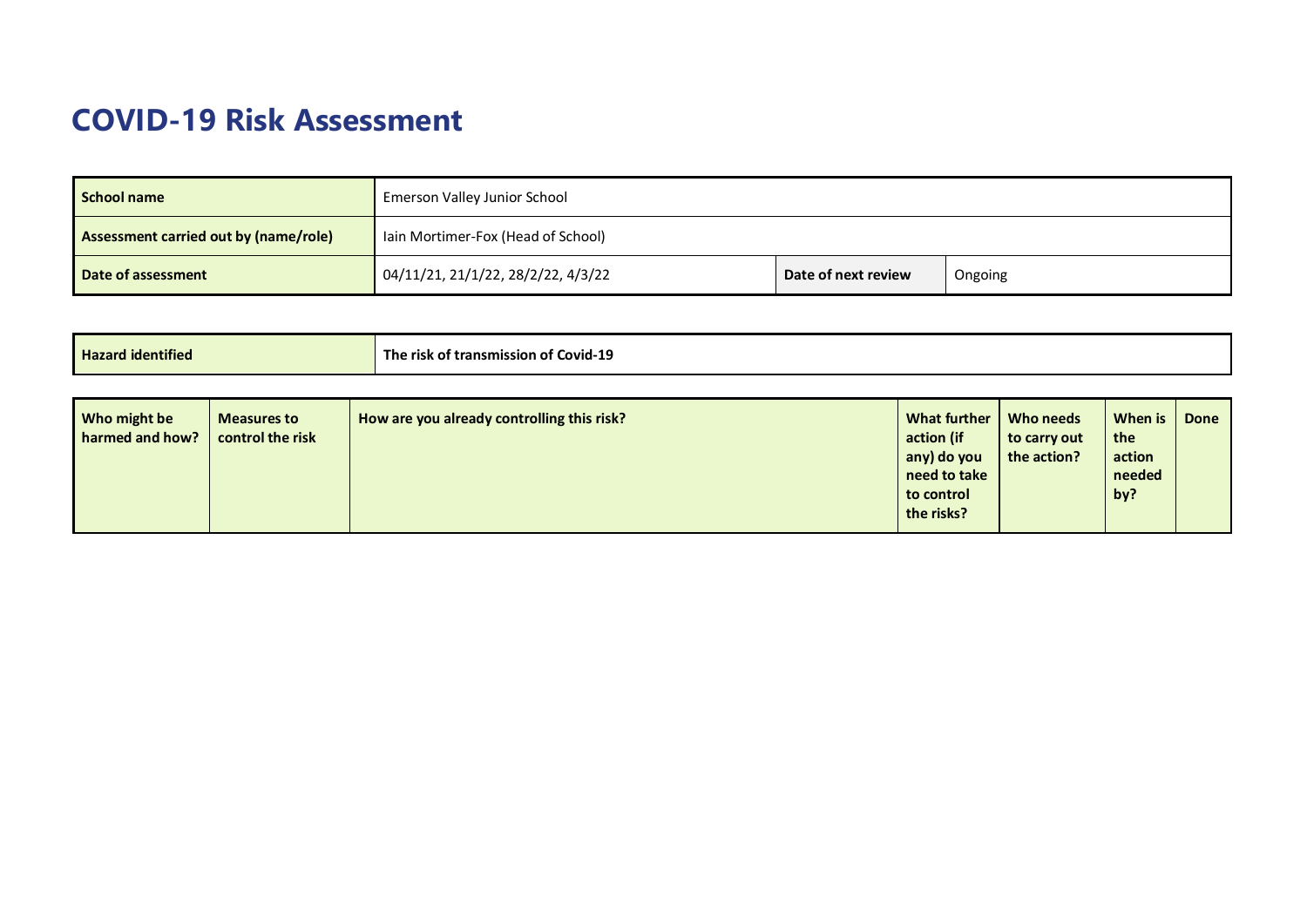| Children, staff and<br>other adults. | People displaying<br>symptoms of Covid<br>19 | Children that display symptoms of Covid 19 will be sent to the first aid<br>room and their parents/carers contacted to collect them. They will then<br>be advised to book a Covid-19 PCR test and then contact the school as<br>soon as the results are back.<br>Adults displaying symptoms will be asked to leave the school and self<br>isolate until they have booked and received the results of a Covid-19<br>PCR test. They must then contact the school to advise them of the<br>results.<br>If anyone displays symptoms before coming into school, they should not<br>$\bullet$<br>come in as per the guidance that will be sent to staff and parents/carers.<br>If a child requires medical attention whilst displaying symptoms of Covid-<br>$\bullet$<br>19, the first aider must wear the correct personal protective equipment.<br>These people will be trained on how to 'don and doff' (putting the<br>equipment on and taking it off) these articles properly.<br>The area that the child was sat in whilst waiting will require cleaning<br>before anyone else is in the area. The table that they were at will also<br>require cleaning.<br>The children that were in the room the child was sat in will be removed<br>while the on-site cleaner cleans the surfaces in the room.<br>In the event of a positive test for an adult or child, NHS Test and Trace<br>$\bullet$<br>will contact the close contacts of the person. Please see NHS guidance<br>for when people need to isolate.<br>The thresholds, detailed below, will be used to determine, in conjunction<br>with Public Health advice, if an outbreak is occurring and the measures<br>that need to be implemented:<br>• a higher than previously experienced and/or rapidly increasing number<br>of staff or student absences due to COVID-19 infection<br>• evidence of severe disease due to COVID-19, for example if a pupil,<br>student, child or staff member is admitted to hospital due to COVID-19<br>• a cluster of cases where there are concerns about the health needs of<br>vulnerable staff or students within the affected group<br>In the case of self isolation, Google Classroom will be used to ensure<br>that children can still access their education. Training will be given to the<br>children in how to access this regularly. |  |  |  |  |
|--------------------------------------|----------------------------------------------|------------------------------------------------------------------------------------------------------------------------------------------------------------------------------------------------------------------------------------------------------------------------------------------------------------------------------------------------------------------------------------------------------------------------------------------------------------------------------------------------------------------------------------------------------------------------------------------------------------------------------------------------------------------------------------------------------------------------------------------------------------------------------------------------------------------------------------------------------------------------------------------------------------------------------------------------------------------------------------------------------------------------------------------------------------------------------------------------------------------------------------------------------------------------------------------------------------------------------------------------------------------------------------------------------------------------------------------------------------------------------------------------------------------------------------------------------------------------------------------------------------------------------------------------------------------------------------------------------------------------------------------------------------------------------------------------------------------------------------------------------------------------------------------------------------------------------------------------------------------------------------------------------------------------------------------------------------------------------------------------------------------------------------------------------------------------------------------------------------------------------------------------------------------------------------------------------------------------------------------------------------------------------------------------------------------------------------------|--|--|--|--|
|--------------------------------------|----------------------------------------------|------------------------------------------------------------------------------------------------------------------------------------------------------------------------------------------------------------------------------------------------------------------------------------------------------------------------------------------------------------------------------------------------------------------------------------------------------------------------------------------------------------------------------------------------------------------------------------------------------------------------------------------------------------------------------------------------------------------------------------------------------------------------------------------------------------------------------------------------------------------------------------------------------------------------------------------------------------------------------------------------------------------------------------------------------------------------------------------------------------------------------------------------------------------------------------------------------------------------------------------------------------------------------------------------------------------------------------------------------------------------------------------------------------------------------------------------------------------------------------------------------------------------------------------------------------------------------------------------------------------------------------------------------------------------------------------------------------------------------------------------------------------------------------------------------------------------------------------------------------------------------------------------------------------------------------------------------------------------------------------------------------------------------------------------------------------------------------------------------------------------------------------------------------------------------------------------------------------------------------------------------------------------------------------------------------------------------------------|--|--|--|--|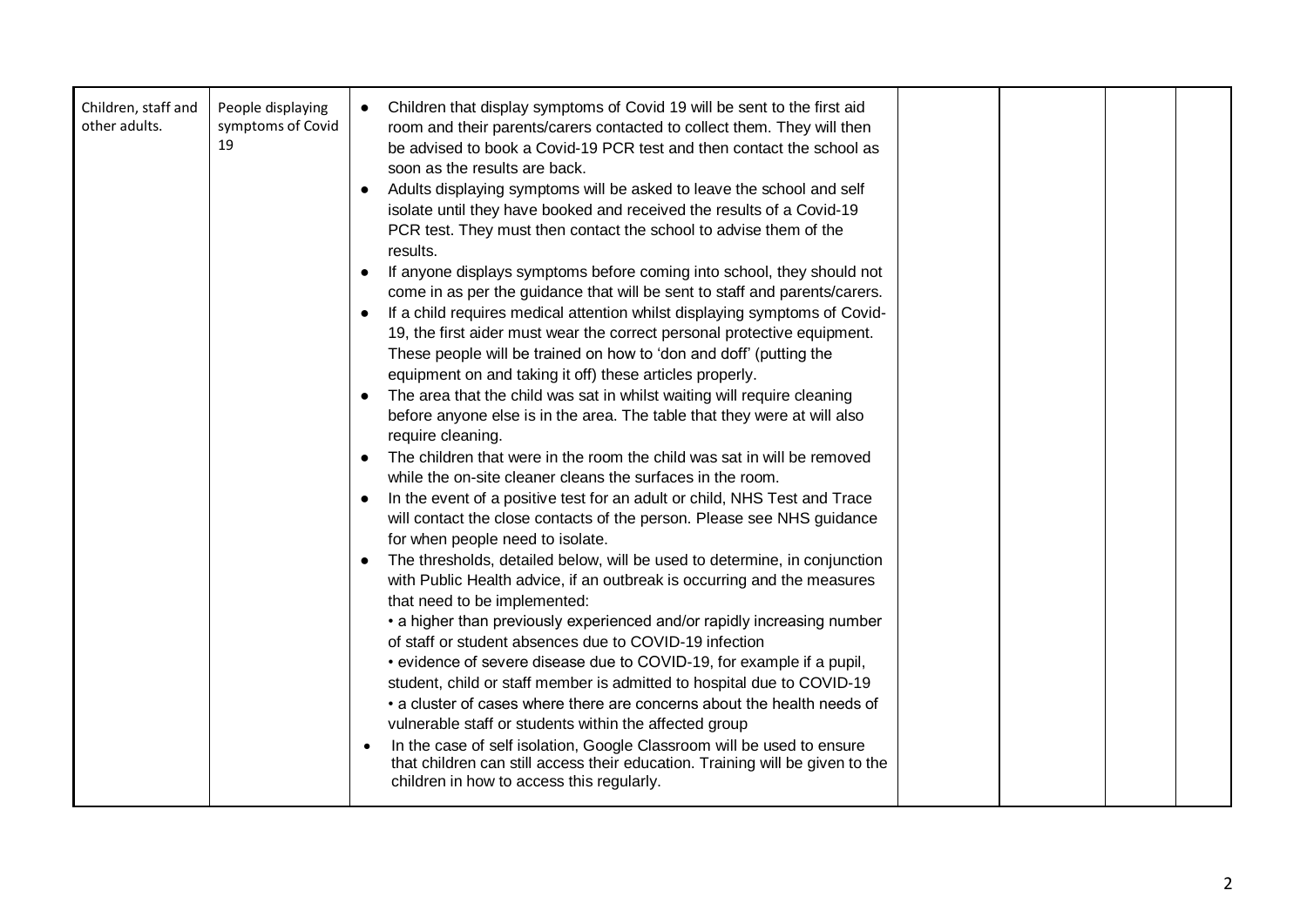| Living in a<br>household with<br>someone with<br>Covid-19                                                                                                                                   | Where children or staff are household contacts (living with someone with<br>Covid), they can still attend school/work.                                                                                                                                                                                                                                                                                                                                                                                                                                                                                                                                                                                                                                                                          |  |  |
|---------------------------------------------------------------------------------------------------------------------------------------------------------------------------------------------|-------------------------------------------------------------------------------------------------------------------------------------------------------------------------------------------------------------------------------------------------------------------------------------------------------------------------------------------------------------------------------------------------------------------------------------------------------------------------------------------------------------------------------------------------------------------------------------------------------------------------------------------------------------------------------------------------------------------------------------------------------------------------------------------------|--|--|
| Clinically<br>vulnerable,<br>extremely clinically<br>vulnerable<br>(shielding) and<br>people living with<br>others in this group                                                            | Unless PHE state otherwise, or national guidance changes, staff members who<br>are in the CV or CEV groups are able to work safely if following the risk<br>assessments.                                                                                                                                                                                                                                                                                                                                                                                                                                                                                                                                                                                                                        |  |  |
| Testing to return to<br>school                                                                                                                                                              | When people have tested positive for Covid on an LFD or PCR test, they are<br>able to finish their isolation period after day 5 if they return a negative lateral<br>flow test on day 5 and day 6.<br>If the person tests positive, they must wait until they have 2 consecutive days<br>of negative LFD tests before they finish isolation. These results must be<br>reported to the Government and staff or parents must also report this to the<br>school.<br>If the person still has a high temperature, even with 2 negative LFD tests, they<br>should not finish their isolation.<br>If the person can't finish their isolation early for any of these reasons, they will<br>be allowed to leave their isolation period after the day of their test or<br>symptoms starting plus 10 days. |  |  |
| <b>Hygiene measures</b><br>Increased<br>frequency of hand<br>washing for 20<br>seconds with soap<br>and water (or<br>alcohol hand rub /<br>sanitiser where<br>there is reduced<br>access to | There have been briefings for staff on expectations with regard to hygiene<br>measures at school (for staff and pupils on site), including sanitising hands on<br>arrival, before/after eating and after sneezing/coughing.<br>Provision of hand soap in toilets and regular checking of supply.<br>$\bullet$<br>Regular reminders about hand washing and social distancing (e.g. posters in<br>prominent positions).<br>Hand sanitiser and tissues available in classrooms and other key locations.                                                                                                                                                                                                                                                                                            |  |  |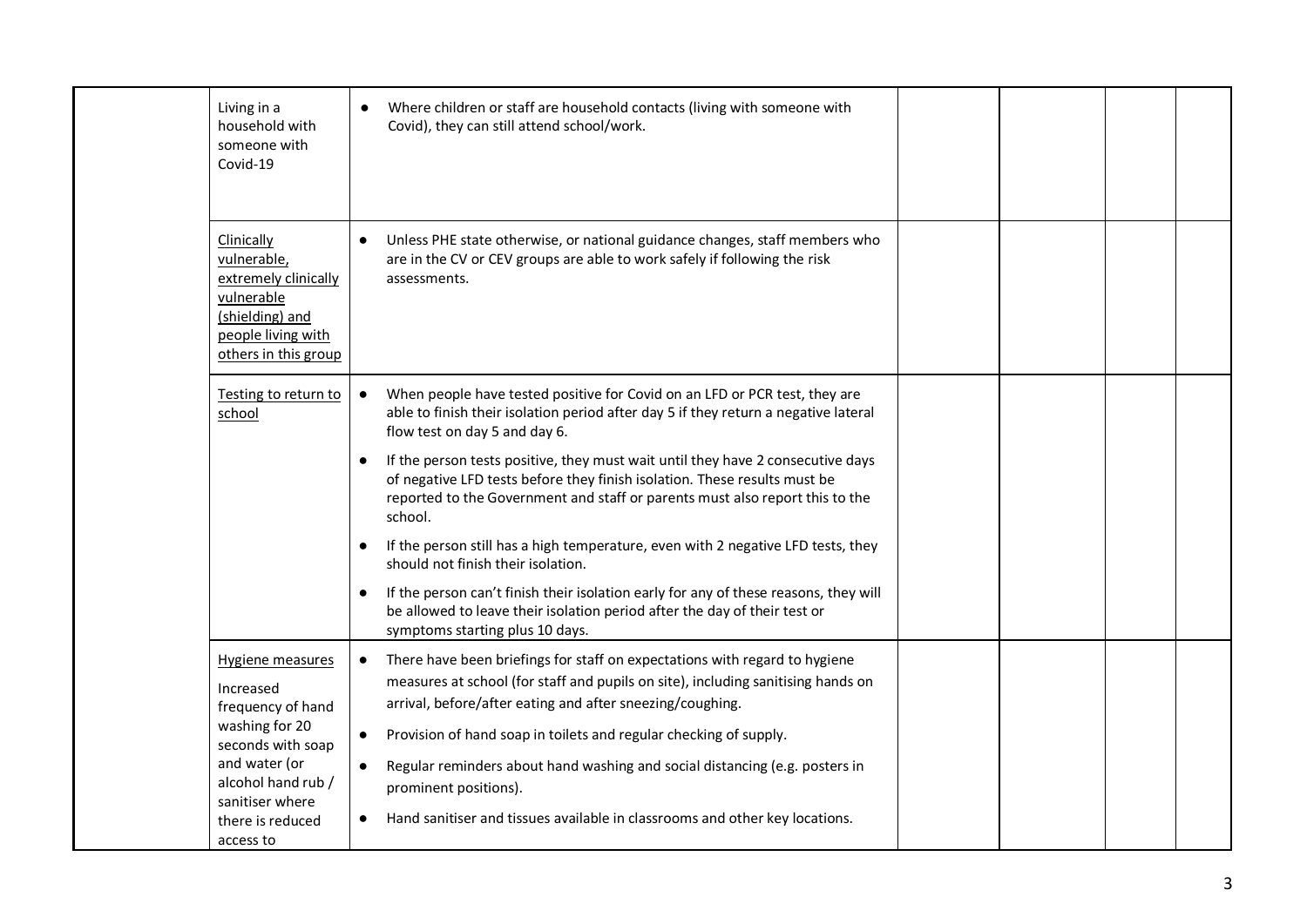| handwashing<br>facilities)<br>Promoting good<br>respiratory hygiene<br>('catch it, bin it, kill<br>it' approach) | There will be lidded bins in each classroom for the tissues. When a child<br>sneezes or coughs into a tissue, they will put this in the bin before using the<br>hand sanitiser.<br>The children are expected to wear the school uniform. This does not need to be<br>cleaned following any other processes than they would normally be.<br>The children will wear their P.E. kit all day on the days in which they have P.E.<br>On these days, we will ask them to bring in a spare pair of shoes/trainers in<br>case their trainers get wet or muddy.                                                                                                  |  |
|------------------------------------------------------------------------------------------------------------------|---------------------------------------------------------------------------------------------------------------------------------------------------------------------------------------------------------------------------------------------------------------------------------------------------------------------------------------------------------------------------------------------------------------------------------------------------------------------------------------------------------------------------------------------------------------------------------------------------------------------------------------------------------|--|
| Enhanced cleaning                                                                                                | Enhanced cleaning protocols are in place. One of the current cleaning staff has<br>increased her hours of work to ensure frequent cleaning of frequently touched<br>surfaces throughout the morning in addition to the usual school cleaning<br>routines in the morning and the evening.<br>Additional protocols, including provision of PPE, will be followed for cleaning<br>any area where a person with possible or confirmed coronavirus has spent<br>time.<br>There will be hand sanitiser opposite the photocopier. People must use this<br>before and after touching the photocopier.<br>Children will be able to use and borrow library books. |  |
| Maximising<br>ventilation                                                                                        | Windows should be opened to create an airflow in the room and doors where<br>necessary. These can be open slightly for ventilation during lesson time and<br>then opened fully during breaks and lunchtimes to ventilate the room.                                                                                                                                                                                                                                                                                                                                                                                                                      |  |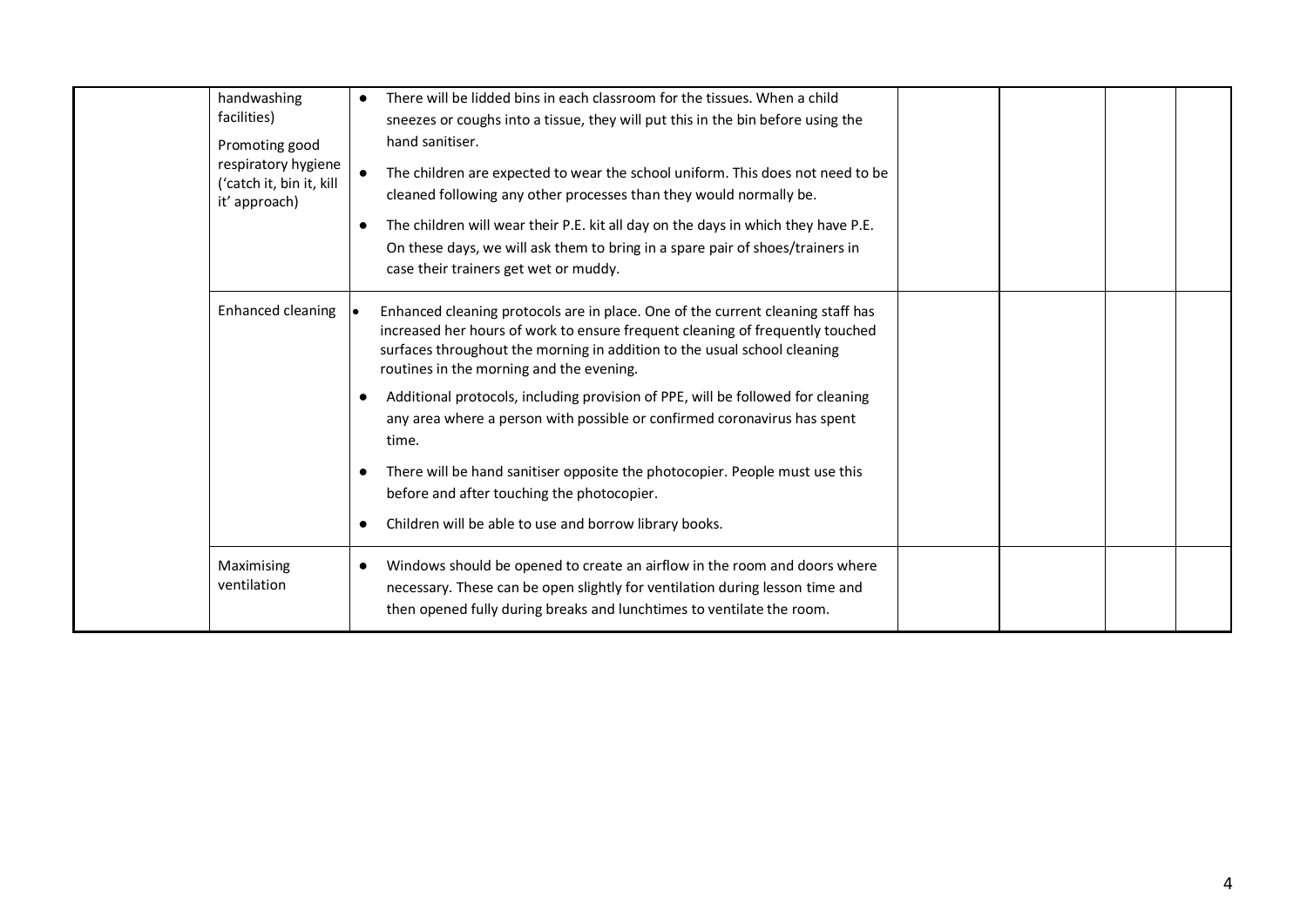| PPE<br>Normal supply of<br>(non-coronavirus<br>related) PPE will be<br>maintained.                | A supply of face masks, gloves, aprons and eye protection will be maintained<br>for use as necessary in personal care situations where contact is required, e.g.<br>intimate care needs, provision of first aid or if a child becomes unwell with<br>symptoms of coronavirus at school and requires personal care until they return<br>home.                                                                                                                                                                                            |  |  |
|---------------------------------------------------------------------------------------------------|-----------------------------------------------------------------------------------------------------------------------------------------------------------------------------------------------------------------------------------------------------------------------------------------------------------------------------------------------------------------------------------------------------------------------------------------------------------------------------------------------------------------------------------------|--|--|
| In line with<br>government<br>guidance, face<br>coverings are not<br>required at school.          | Additional training needs on the use of PPE have been identified with individual<br>staff and training [has/is scheduled to] take place.<br>If children or staff wear face coverings to school, they will be expected to<br>$\bullet$<br>remove these as they come onto the school site. The children will be taught<br>how to take these off safely. They will need to be put into the child's bag.<br>Staff are given the option if they wish to wear facemasks in communal areas,<br>within the staff room or during staff meetings. |  |  |
| <b>Ensuring visitors</b><br>conduct<br>themselves in line<br>with our<br>Coronavirus<br>guidance. | Visitors are allowed on site with the prior permission of SLT.<br>The risk assessment for visitors will be displayed in the office.<br>Contractor visits are scheduled outside school hours where possible.                                                                                                                                                                                                                                                                                                                             |  |  |
| Monitoring                                                                                        | Management checks to be undertaken each day on the control measures in<br>place and reported back to SLT.<br>Staff encouraged to report any breaches of health and safety protocol they<br>have witnessed.                                                                                                                                                                                                                                                                                                                              |  |  |

|  | Haza.<br>.<br>l identified | coronavirus workload<br>l anxiety relating<br>and<br><b>Stres</b> |
|--|----------------------------|-------------------------------------------------------------------|
|--|----------------------------|-------------------------------------------------------------------|